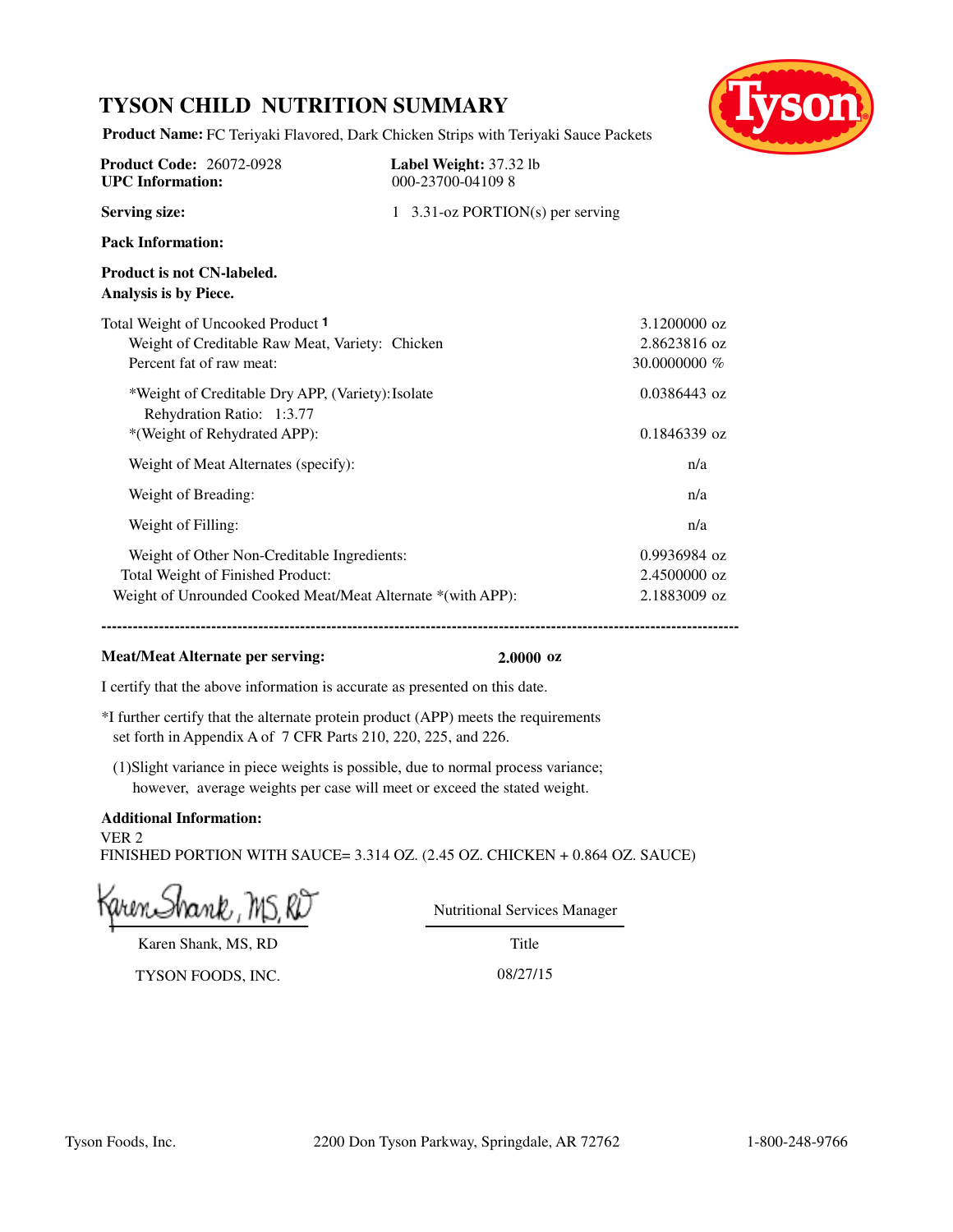# **Product Information**



#### **Tyson Wei Cafe™ Teriyaki Flavored Dark Meat Strips with Teriyaki Sauce**

Product Code: 26072-928 UPC Code: 00023700041098

- Available for commodity reprocessing USDA 100103
- Whole muscle dark meat that provides better flavor and helps to keep commodity pounds in balance
- Consistently varied piece sizes for better appearance and easily measureable CN portioning (2.45 oz. chicken & 0.864 oz. sauce = 2 m/ma)
- Easy and consistent preparation at 1 bag of sauce per 1 bag of chicken
- Great versatility to use across the menu (rice, noodles, salad, flatbreads, etc.)
- $-$  Authentic, great tasting Teriyaki chicken that is Kid Tested, Kid Approved<sup>TM</sup>
- Meets "Smart Snacks" regulations for schools as an entree

#### **PREPARATION**

PREPARATION: Appliances vary, adjust accordingly. Convection Oven Toss 1 packet of sauce with 1 bag of chicken. Spread onto lined sheet pan. Heat for 8-10 minutes at 350°F. Conventional Oven Toss 1 packet of sauce with 1 bag of chicken. Spread onto lined sheet pan. Heat for 25-30 minutes at 350°F. For best results, heat sauce and chicken together. Sauce: Thaw sauce overnight.

#### **PIECE COUNT**

Not Currently Available

#### **MASTER CASE**

| Gross<br>Weight | 38.9752 IB | Width:  | 13 IN    |
|-----------------|------------|---------|----------|
| Net Weight      | 37.32 LB   | Length: | 17 IN    |
| Cube:           | 1.439 FT   | Height: | 11.25 IN |

#### **PALLET CONFIGURATION**



#### **STORAGE**

| Shelf Life:     | 270 days |
|-----------------|----------|
| Storage Temp:   | 0 F      |
| Storage Method: | Frozen   |

| <b>Nutrition Facts</b> |                              |
|------------------------|------------------------------|
|                        | Serving Size: 3.31 OZ. (93g) |

 $\otimes 0$ 

|  | Servings Per Container: About 180 |  |  |
|--|-----------------------------------|--|--|
|  |                                   |  |  |

| Amount Per Serving<br>Calories 140                                                                                                        | Calories from Fat 45 |
|-------------------------------------------------------------------------------------------------------------------------------------------|----------------------|
|                                                                                                                                           | % Daily Value*       |
| Total Fat 5g                                                                                                                              | 8%                   |
| Saturated Fat 1.5g<br>Trans Fat 0g<br>Polyunsaturated Fat 1g                                                                              | 8%                   |
| Monounsaturated Fat 2g<br>Cholesterol 80mg                                                                                                | 27%                  |
| Sodium 420mg                                                                                                                              | 18%                  |
| Total Carbohydrate 6g                                                                                                                     | 2%                   |
| Dietary Fiber 0g<br>Sugars 5g                                                                                                             | 0%                   |
| Protein 17g                                                                                                                               | 34%                  |
| Vitamin A 0%                                                                                                                              | Vitamin C 0%         |
| Calcium 2%                                                                                                                                | Iron $6%$            |
| * Percent daily values are based on a 2,000 calorie<br>diet. Your daily values may be higher or lower<br>depending on your calorie needs. |                      |

#### **CN Label:** No

To obtain a signed copy of the CN statement for this item, please contact the Tyson Food<br>Service Concierge via e-<mark>mail</mark> or call 1-800-248 -9766.

#### **INGREDIENTS**

Boneless, skinless dark chicken strips, water, seasoning [sugar, soy sauce solids (wheat, soybeans, salt), maltodextrin, dried garlic, salt, dried molasses, spices, yeast extract, natural flavor, mustard flour],<br>isolated soy protein, natural flavoring, sodium phosphates, salt. TERIYAKI SAUCE PACKET: Water, soy<br>sauce (wat [(fermented soybean) (wheat)], brown sugar, natural flavors, autolyzed yeast extract, water, beef<br>extract, caramel color (sulfites), dextrose (sulfites), salt}, caramel color, ground ginger.

CONTAINS soy, wheat

#### **tysonfoodservice.com** 1-800 -24-TYSON

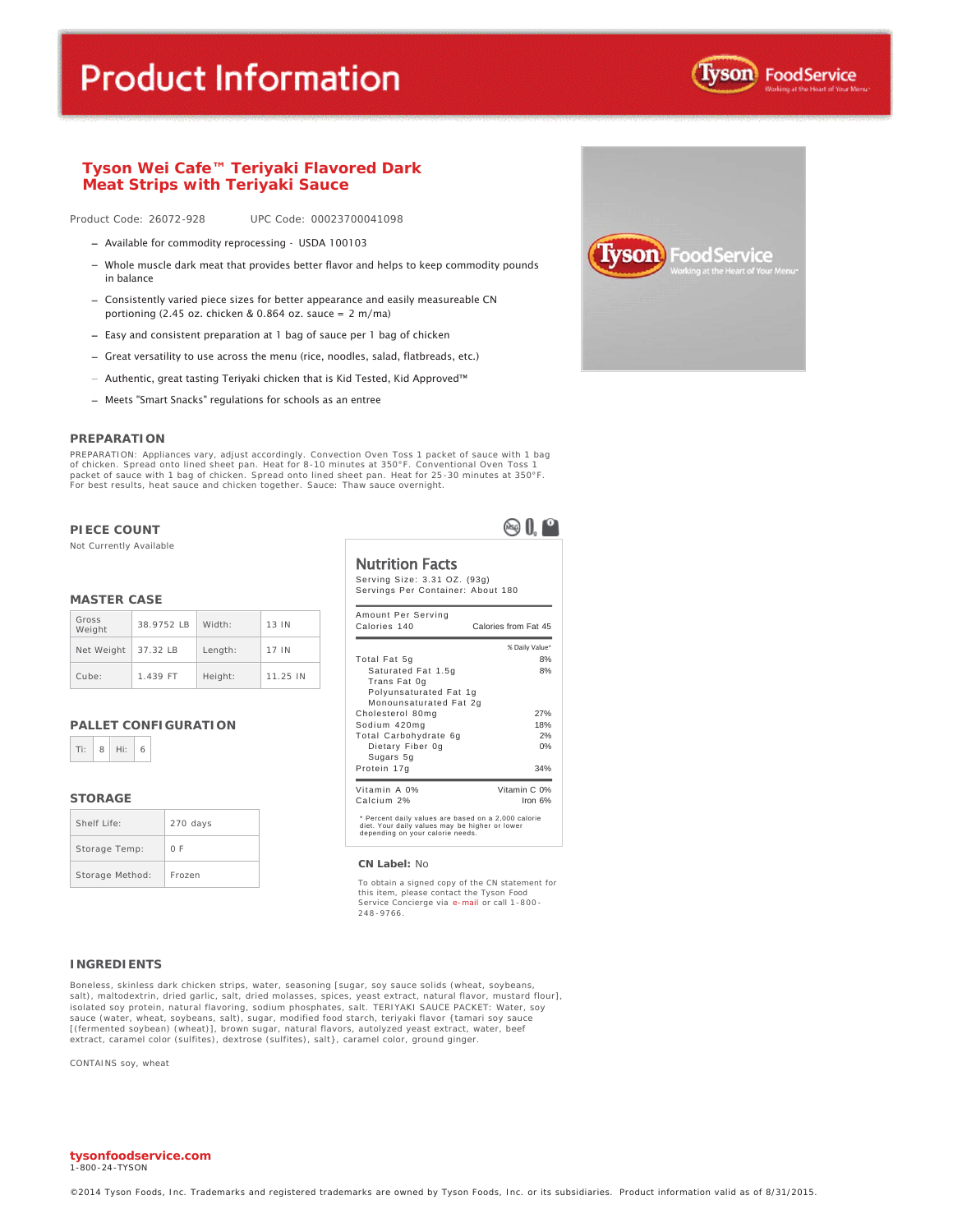100 tooth - 2 across & 1 around Distortion: 96.88% horizontal 4 x 12.375 - Die Cut

Colors: Black, Power Red, 136 yellow

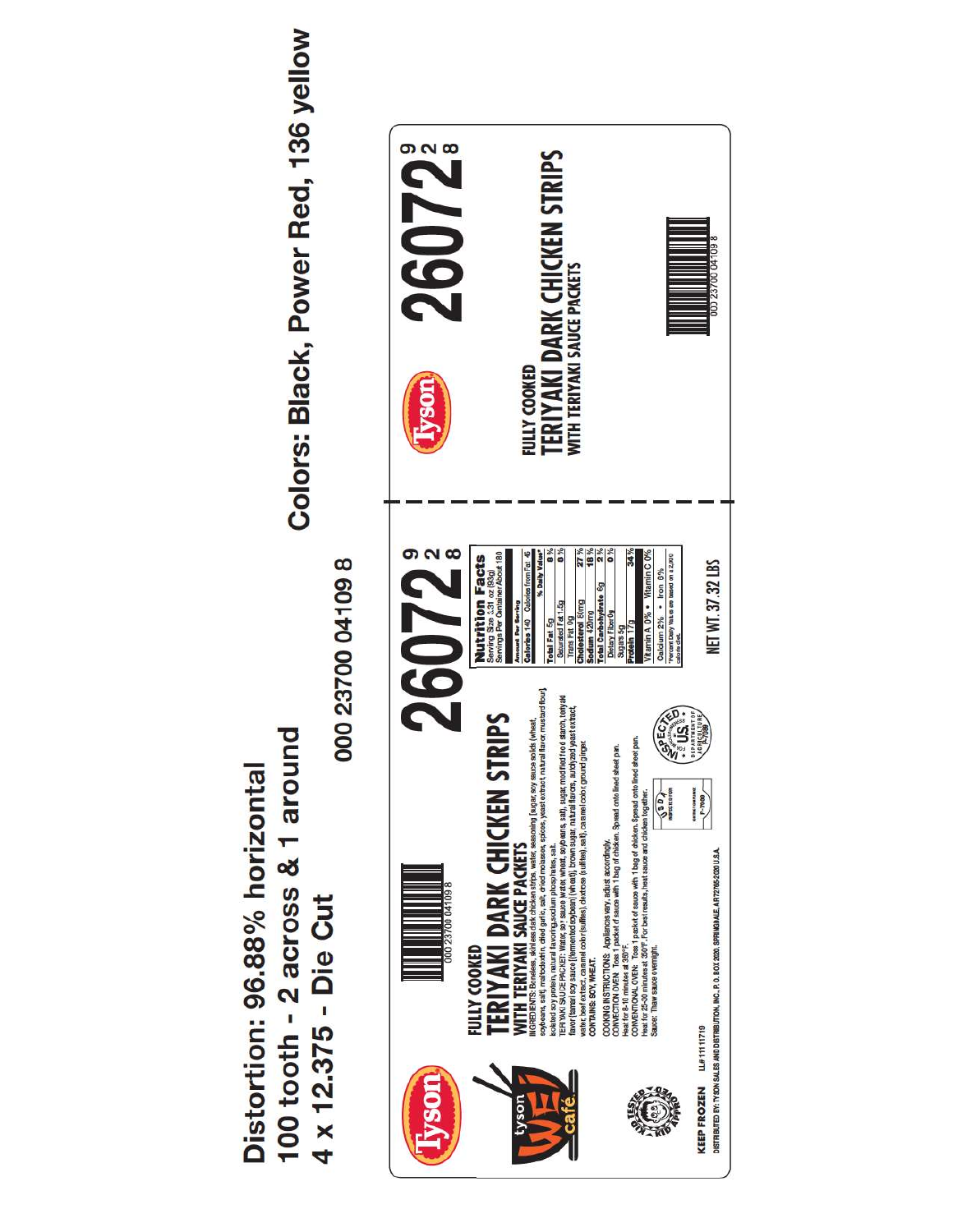

## Sample Product Formulation Statement (Product Analysis) for Meat/Meat Alternate (M/MA) **Products**

Child Nutrition Program operators should include a copy of the label from the purchased product carton in addition to the following information on letterhead signed by an official company representative.

| Product Name: FC terriyaki Chicken Stripscode No: 210072-928                                                        |                                            |                 |                             |                    |       |
|---------------------------------------------------------------------------------------------------------------------|--------------------------------------------|-----------------|-----------------------------|--------------------|-------|
| Manufacturer: 11Sor <del>Courts</del> Case/Pack/Count/Portion/Size: MC = 37.32 #                                    |                                            |                 |                             |                    |       |
| I. Meat/Meat Alternate<br>Please fill out the chart below to determine the creditable amount of Meat/Meat Alternate |                                            |                 | portion = 3.31 of           | $2.45$ oz chroben+ |       |
| <b>Description of Creditable</b>                                                                                    | <b>Ounces per Raw</b>                      | <b>Multiply</b> | <b>FBG Yield/</b>           | Creditable         | 3640  |
| Ingredients per<br><b>Food Buying Guide (FBG)</b>                                                                   | <b>Portion of Creditable</b><br>Ingredient |                 | <b>Servings</b><br>Per Unit | Amount *           | SQUCC |
| Bonellss chicken w                                                                                                  | 2-862-3816                                 | X               |                             | 2.0036671          |       |
| SKIN In Nat prop                                                                                                    |                                            | X<br>X          |                             |                    |       |
| A. Total Creditable M/MA Amount                                                                                     |                                            |                 |                             | 2.003667           |       |

\*Creditable Amount - Multiply ounces per raw portion of creditable ingredient by the FBG Yield Information.

### II. Alternate Protein Product (APP)

If the product contains APP, please fill out the chart below to determine the creditable amount of APP. If APP is used, you must provide documentation as described in Attachment A for each APP used.

| Description of APP,<br>manufacture's name,<br>and code number                    | <b>Ounces</b><br>Dry APP<br><b>Per Portion</b> | <b>Multiply</b> | $%$ of<br>Protein<br>$As-Is*$ | Divide by<br>$18**$ | Creditable<br>Amount<br>$APP***$ |
|----------------------------------------------------------------------------------|------------------------------------------------|-----------------|-------------------------------|---------------------|----------------------------------|
| Profam 9SS, ADM                                                                  | 0.0386443                                      |                 | 810                           | $\div$ by 18        | 0.1844338                        |
|                                                                                  |                                                |                 |                               | $\div$ by 18        |                                  |
|                                                                                  |                                                |                 |                               | $\div$ by 18        |                                  |
| <b>B.</b> Total Creditable APP Amount                                            |                                                |                 |                               |                     | 0.1946338                        |
| C. TOTAL CREDITABLE AMOUNT $(A + B$ rounded down to<br>nearest $\frac{1}{4}$ oz) |                                                |                 |                               |                     | ାୱ                               |

\*Percent of Protein As-Is is provided on the attached APP documentation.

\*\*18 is the percent of protein when fully hydrated.

\*\*\*Creditable amount of APP equals ounces of Dry APP multiplied by the percent of protein as-is divided by 18. <sup>1</sup>Total Creditable Amount must be rounded **down** to the nearest 0.25oz (1.49 would round down to 1.25 oz meat equivalent). Do not round up. If you are crediting M/MA and APP, you do not need to round down in box A (Total Creditable M/MA Amount) until after you have added the Total Creditable APP Amount from box B to box C.

 $3.31$ Total weight (per portion) of product as purchased

Total creditable amount of product (per portion)  $\partial$ .00 (Reminder: Total creditable amount cannot count for more than the total weight of product.)

I certify that the above information is true and correct and that  $a \frac{3 \cdot 3}{3}$  ounce serving of the above product (ready for serving) contains  $\lambda \cdot \mathcal{O}$  ounces of equivalent meat/meat alternate when prepared according to directions.

I further certify that any APP used in the product conforms to the Food and Nutrition Service Regulations (7 ÇFR Parts 210, 220, 225, 226, Appendix A) as demonstrated by the attached supplier documentation.

 $M_{\text{H}}M_{\text{H}}P_{\text{H}}$ <br>  $M_{\text{H}}M_{\text{H}}P_{\text{H}}$ <br>  $M_{\text{H}}M_{\text{H}}P_{\text{H}}$ <br>  $M_{\text{D}}P_{\text{H}}P_{\text{H}}$ <br>  $M_{\text{D}}P_{\text{H}}P_{\text{H}}P_{\text{H}}P_{\text{H}}P_{\text{H}}P_{\text{H}}P_{\text{H}}P_{\text{H}}P_{\text{H}}P_{\text{H}}P_{\text{H}}P_{\text{H}}P_{\text{H}}P_{\text{H}}P_{\text{H}}P_{\text{H}}P$ Signature **Printed Name**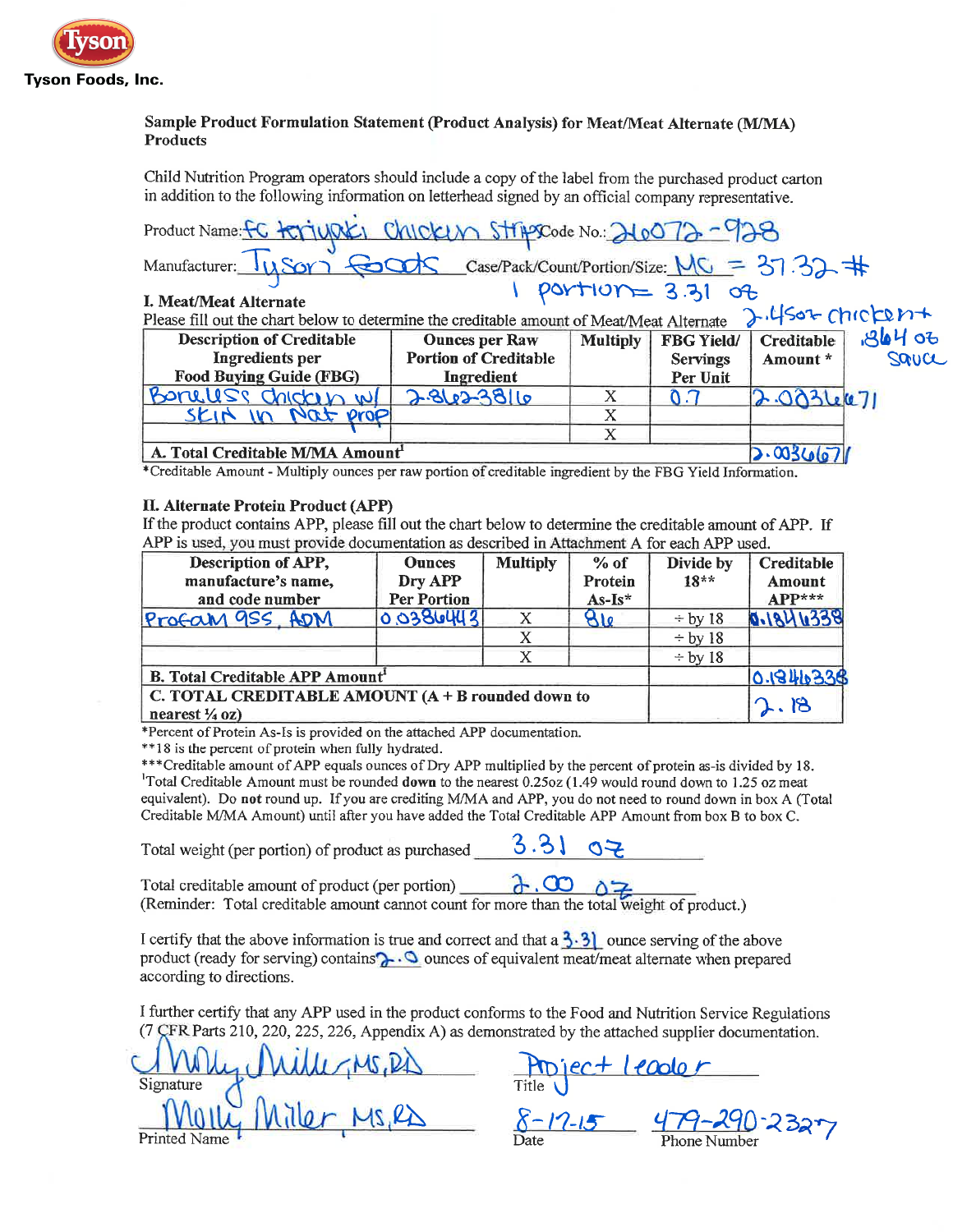

## Formulation Statement for Documenting Grains in School Meals Required Beginning SY 2013-2014<br>Crediting Standards Based on Revised Exhibit A<br>weights per oz equivalent

School Food Authorities (SFAs) should include a copy of the label from the purchased product carton in addition to the following information on letterhead signed by an official company representative. Grain products may be credited based on previous standards through SY 2012-2013. The new crediting standards for grains (as outlined in Policy Memorandum SP 30-2012) must be used beginning SY 2013-2014. SFAs have the option to choose the crediting method that best fits the specific needs of the menu planner.

| Product Name: FC terry ati chicken Stripscode No.: 21072-928                                                |                  |
|-------------------------------------------------------------------------------------------------------------|------------------|
| Manufacturer: Tyson foods, Inc case/Pack/Count/Portion/Size: $MC = 37.32 +$                                 |                  |
|                                                                                                             |                  |
| Does the product meet the Whole Grain-Rich Criteria: Yes No<br>L.                                           | $+0.844$ oz save |
| (Refer to SP 30-2012 Grain Requirements for the National School Lunch Program and School Breakfast Program) |                  |

II. Does the product contain non- creditable grains: Yes  $\bigwedge$  No How many grams:  $\bigotimes$  N (Products with more than 0.24oz equivalent or 3.99 grams for Groups A-G and 6.99 grams for Group H of noncreditable grains cannot be credited using Exhibit A weights. Please use template for crediting using amount of creditable grains).

III. Use Policy Memorandum SP 30-2012 Grain Requirements for the National School Lunch Program and School Breakfast Program: Exhibit A to determine if the product fits into Groups A-G, Group H or Group I. (Please be aware that different methodologies are applied to calculate servings of grain component based on creditable grains. Groups A-G use the standard of 16 grams creditable grain per oz eq; Group H uses the standard of 28 grams creditable grain per oz eq; and Group I is reported by volume or weight). Indicate which Exhibit A Group (A-I) the Product Belongs:

| Description of<br><b>Product per Food</b><br><b>Buying Guide</b> | <b>Portion Size of</b><br>Product as<br>Purchased |  | Creditable<br>Amount <sup>1</sup> |
|------------------------------------------------------------------|---------------------------------------------------|--|-----------------------------------|
|                                                                  |                                                   |  |                                   |
| A. Total Creditable Amount <sup>2</sup>                          |                                                   |  |                                   |

<sup>1</sup> (Portion size) ÷ (Exhibit A weight for one oz eq)

<sup>2</sup>Total Creditable Amount must be rounded **down** to the nearest quarter  $(0.25)$  oz eq. Do not round up.

Total weight (per portion) of product as purchased. Total contribution of product (per portion) \_\_\_\_\_

I further certify that the above information is true and correct and that a ounce portion of this product (ready for serving) provides <u>oz</u> equivalent Grains. I further certify that non-creditable grains are not above 0.24 oz eq. per portion.

1 Miller, MS, PD Fitte) est leader